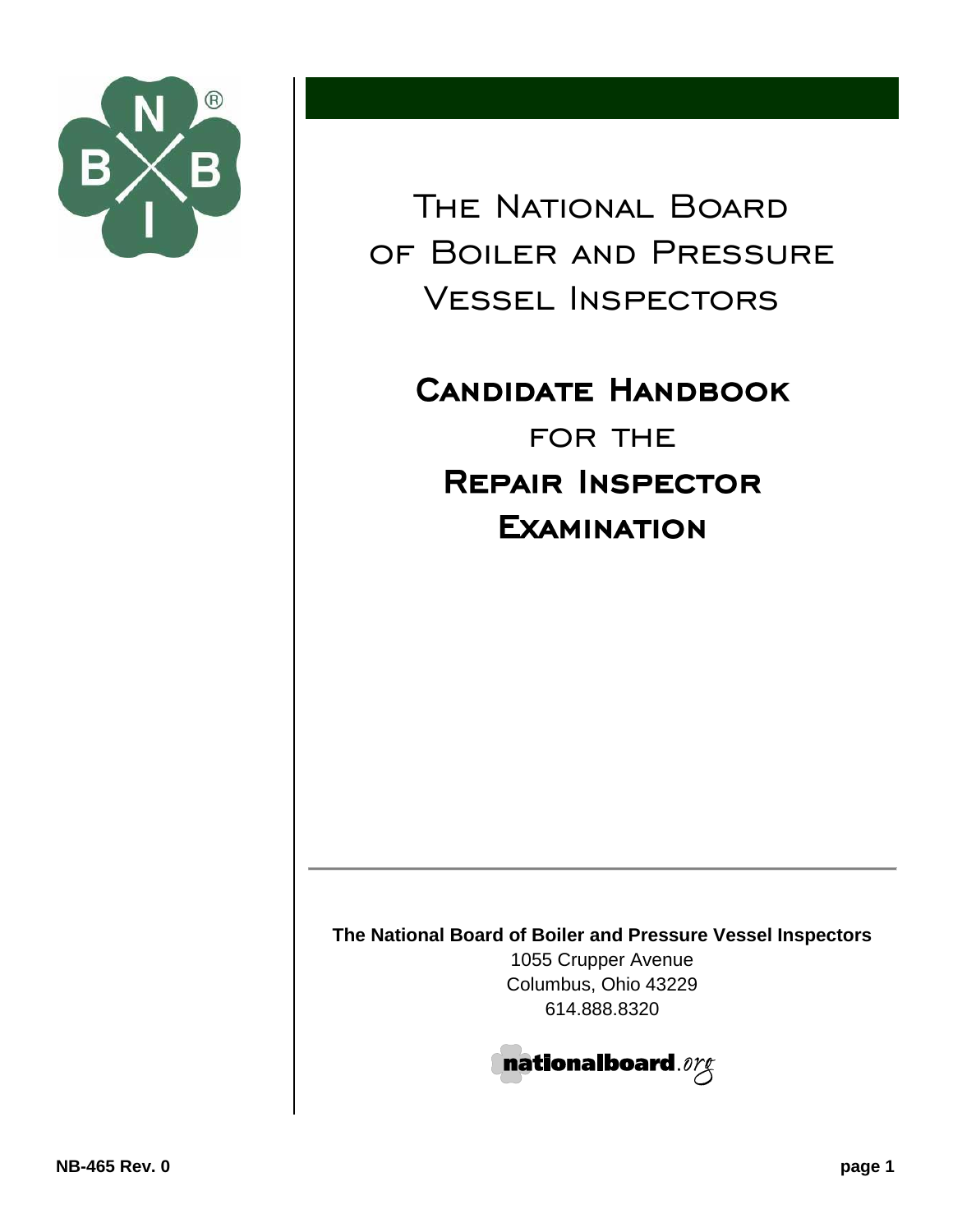# **CANDIDATE HANDBOOK FOR THE REPAIR INSPECTOR EXAMINATION**

#### **EXAMINATION ADMINISTRATION**

The National Board Repair Inspector (R) Endorsement examination is offered on the last day of the National Board's *Repair Inspector (R) Course.*

#### **TAKING THE EXAMINATION**

The examination is an open-book examination consisting of 50 multiple-choice questions. In order to pass the examination a minimum of 35 questions must be answered correctly.

#### **MISCONDUCT**

Engaging in any of the following conduct during the examination is cause for exam results to be voided. Examples of misconduct are:

- giving or receiving help or being suspected of doing so;
- attempting to record examination questions or making notes; and
- attempting to take the examination for someone else.

### **COPYRIGHTED EXAMINATION QUESTIONS**

All examination questions are the copyrighted property of the National Board. It is forbidden under federal copyright law to copy, reproduce, record, distribute, or display these examination questions by any means, in whole or in part. Doing so may lead to severe civil and criminal penalties.

### IF YOU PASS THE EXAMINATION

Passing the examination is but one step towards attaining a National Board Repair Inspector (R) Endorsement. You must also meet certain education and experience criteria, and be employed by a National Board member jurisdiction or an accredited/accepted Authorized Inspection Agency. Application forms for the National Board Repair Inspector (R) Endorsement are available on the National Board's Web site, [www.nationalboard.org.](http://www.nationalboard.org/) The application forms must be completed jointly by the candidate and employer.

## IF YOU DO NOT PASS THE EXAMINATION

The National Board's policy for reexamination is outlined in RCI-1, NB-263, *Rules for Commissioned Inspectors* and indicates a candidate not successfully completing the examination may be eligible to re-take